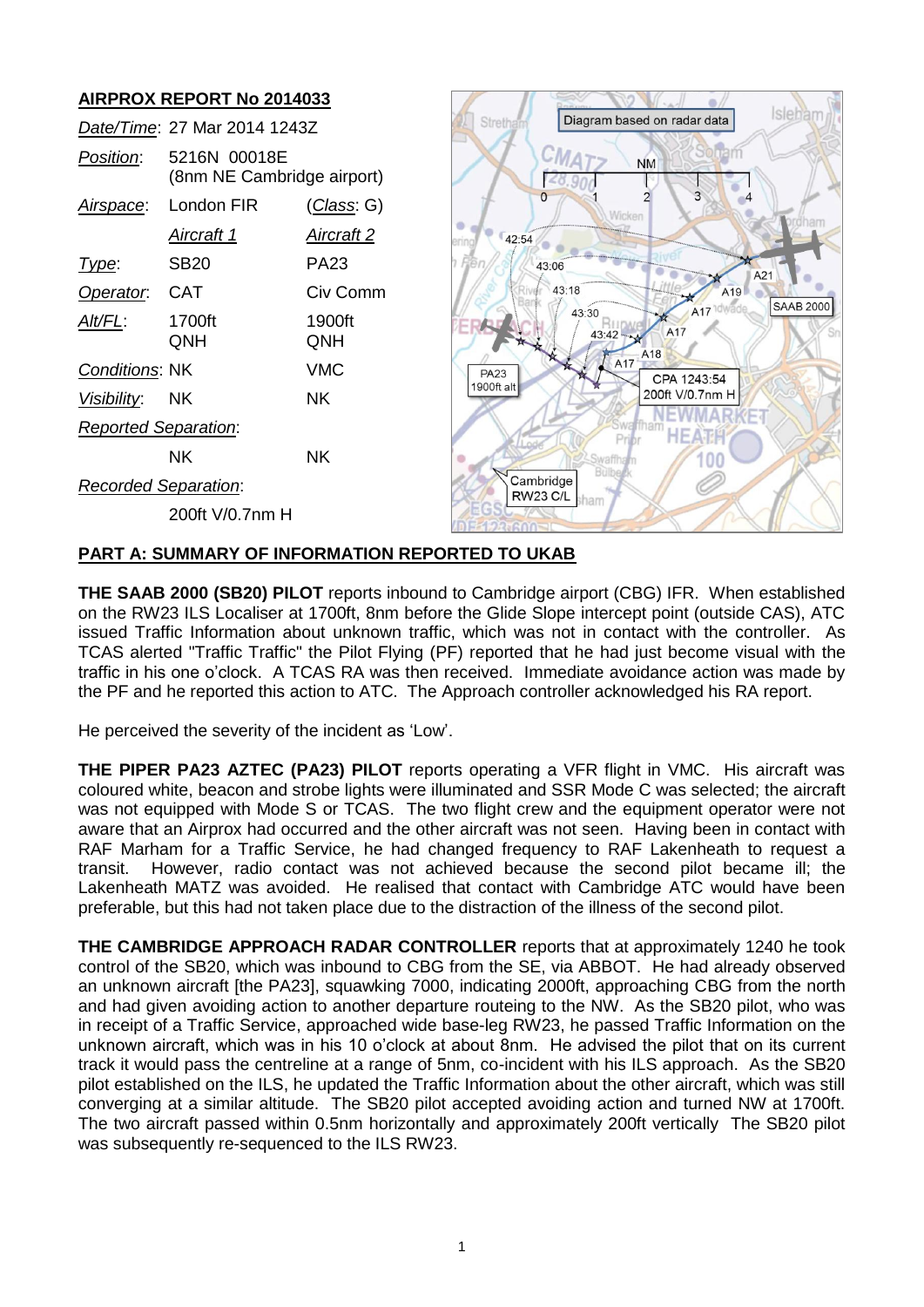## **Factual Background**

The CBG weather was:

METAR EGSC 271250Z 07006KT 010V150 8000 VCSH SCT020TCU BKN032 10/03 Q1012

CAP 774 UK-Flight Information Services<sup>1</sup> states:

'A Traffic Service is a surveillance based ATS, where in addition to the provisions of a Basic Service, the controller provides specific surveillance-derived traffic information to assist the pilot in avoiding other traffic. Controllers may provide headings and/or levels for the purposes of positioning and/or sequencing; however, the controller is not required to achieve deconfliction minima, and the avoidance of other traffic is ultimately the pilot's responsibility.

Whether traffic information has been passed or not, a pilot is expected to discharge his collision avoidance responsibility without assistance from the controller. If after receiving traffic information, a pilot requires deconfliction advice, an upgrade to Deconfliction Service shall be requested. The controller shall make all reasonable endeavours to accommodate this request as soon as practicable and provide deconfliction advice at the earliest opportunity.

*When providing headings/levels for the purpose of positioning and/or sequencing or as navigational assistance, the controller should take into account traffic in the immediate vicinity based on the aircraft's relative speeds and closure rates, so that a risk of collision is not knowingly introduced by the instructions passed. However, the controller is not required to achieve defined deconfliction minima and pilots remain responsible for collision avoidance even when being provided with headings by ATC.*'

#### **Analysis and Investigation**

#### **CAA ATSI**

CAA ATSI had access to CBG RTF<sup>2</sup> and area radar recordings, together with the written reports from the Cambridge Radar controller and from the PA23 pilot.

The SB20 pilot contacted CBG Radar and was identified in the descent to 4000ft on a heading of 300° for an ILS approach to RW23. The pilot requested a Traffic Service and the controller replied, *"[SB20 C/S] Traffic Service reduced all around due to poor radar performance and descend to altitude one thousand seven hundred feet",* which was acknowledged correctly by the SB20 pilot.

At 1241:51, the controller passed Traffic Information, *"[SB20 C/S] er early traffic information unknown traffic left ten o'clock range eight miles be crossing through the final approach track it appears at approximately five miles indicating 2000ft unverified southeast bound".* The SB20 pilot relied *"Thank you".* At 1242:10 the SB20 pilot was instructed to turn left onto a heading of 270° and was cleared for the ILS approach.

At 1242:46 the SB20 pilot reported established on the localiser. The horizontal distance between the two aircraft was 5.6nm (Figure 1).

 $\overline{\phantom{a}}$ 

Chapter 3

<sup>2</sup> A copy of the RTF transcription is at Annex B.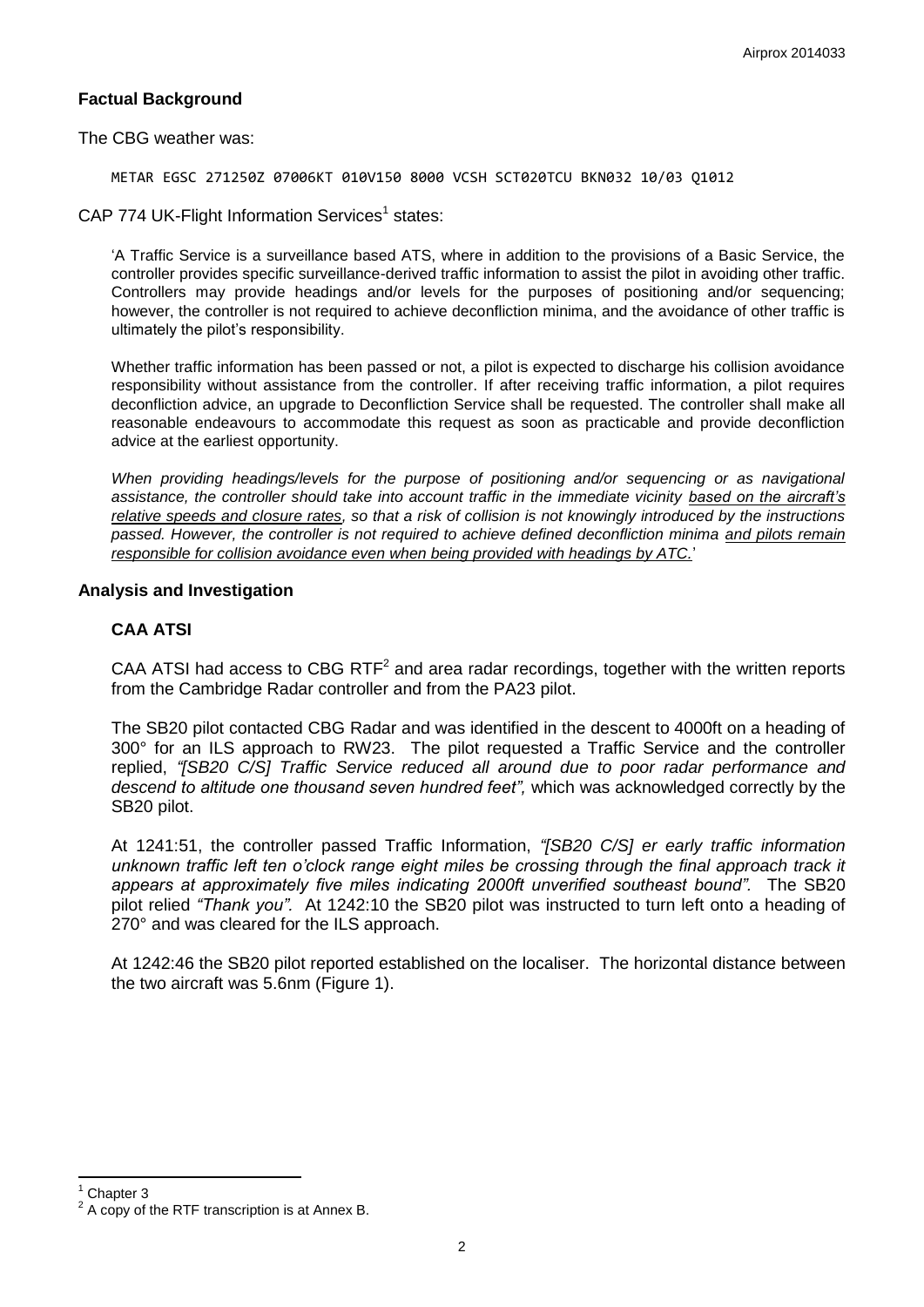

Figure 1 – Swanwick MRT at 1242:46

The controller advised, *"[SB20 C/S] roger unknown traffic right [1243:00] twelve thirty range four miles right to left southeast bound indicating one thousand nine hundred feet I may break you off this approach"* and the SB20 pilot acknowledged *"[SB20 C/S] er Roger"*.

At 1243:20 the controller advised the SB20 pilot, *"and that's er now two and a half miles still conflicting would you like me to break you off"* and the SB20 pilot responded *"Yes p-".* The distance between the two aircraft was 3nm and the SB20 was indicating FL017 (Figure 2).



Figure 2 – Swanwick MRT at 1243:20

The controller then gave avoiding action, *"[SB20 C/S] roger avoiding action turn right heading three two zero degrees"* the SB20 pilot replied *"Right heading er three two zero degrees [SB20 C/S]".* The groundspeed, as indicated by radar, for the SB20 was 208kt and the PA23 was 109kt.

The CPA occurred at 1243:54 when the horizontal distance between the two aircraft was 0.7nm and the vertical distance was 200ft (Figure 3).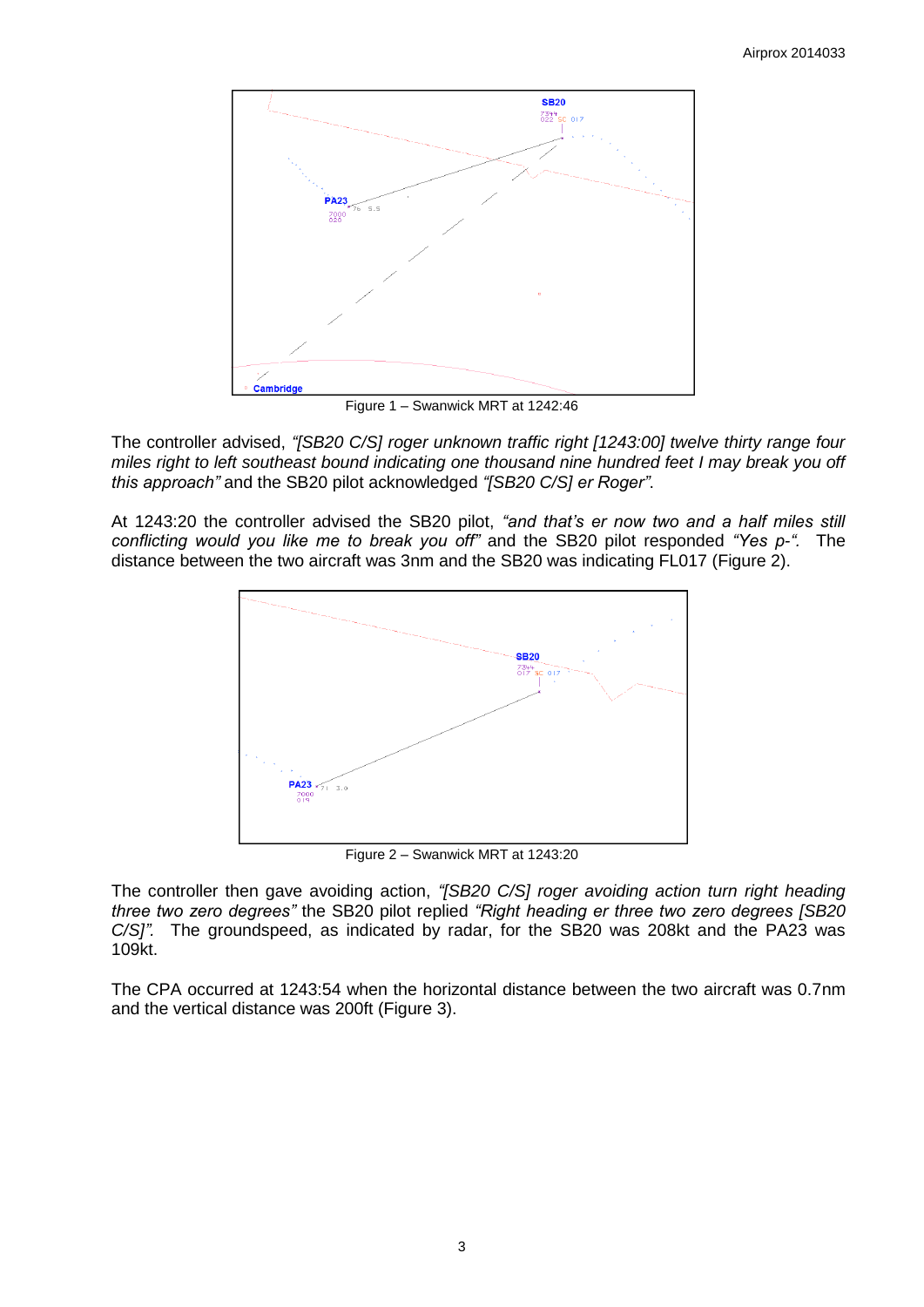

Figure 3 – Swanwick MRT at 1243:54

At 1243:54 the controller advised, *"[SB20 C/S] clear of contric um conflict unknown traffic is now southeast of you range one mile indicating one thousand nine hundred feet unverified"* and the SB20 pilot responded *"Er we had a TCAS RA er descending and going back to one thousand seven hundred [SB20 C/S]"*.

The SB20 pilot was then vectored right-hand for the ILS approach and landed without further incident.

At interview the controller reported that a Traffic Service had been agreed and that a Deconfliction Service would have been provided had the pilot requested an upgrade of service. The controller passed Traffic Information on the unknown aircraft [PA23] when the horizontal distance was 8nm. When the distance between the aircraft reached 4nm he updated the Traffic Information. The controller recalled that he had initially considered that the SB20 would pass slightly behind and below the PA23 and thought it probable that the SB20 pilot would sight the other traffic as it crossed ahead. When the distance had reduced to 2.5nm, it became apparent to the controller that the PA23 was slower than anticipated and had not cleared the approach as expected. This prompted the controller to ask the SB20 pilot if he wished to break-off the approach. The SB20 pilot was in receipt of a Traffic Service and the controller was not required to achieve deconfliction minima. The SB20 pilot did not request an upgrade of service.

## **UKAB Secretariat**

Both pilots had equal responsibility for collision avoidance<sup>3</sup> and the pilot with the other aircraft on their right was required to give way<sup>4</sup>.

## **Summary**

The Airprox occurred when the SB20, operating IFR and inbound on the ILS approach to RW23, came into proximity with the PA23, which was operating VFR and crossing through the final approach ahead of the SB20. Both aircraft were operating in Class G airspace where, regardless of the Air Traffic Service being provided, pilots are ultimately responsible for collision avoidance. The Radar controller first provided appropriate Traffic Information and then, subsequently, with the agreement of the SB20 pilot, provided avoiding action to resolve the conflict. The pilot of the SB20 received a TCAS RA descent. The pilot of the PA23 did not see the SB20. The minimum recorded separation was 0.7nm horizontally and 200ft vertically.

 $\overline{\phantom{a}}$  $3$  Rules of the Air (2007) (as amended), Rule 8 (Avoiding aerial collisions).

<sup>4</sup> ibid., Rule 9 (Converging).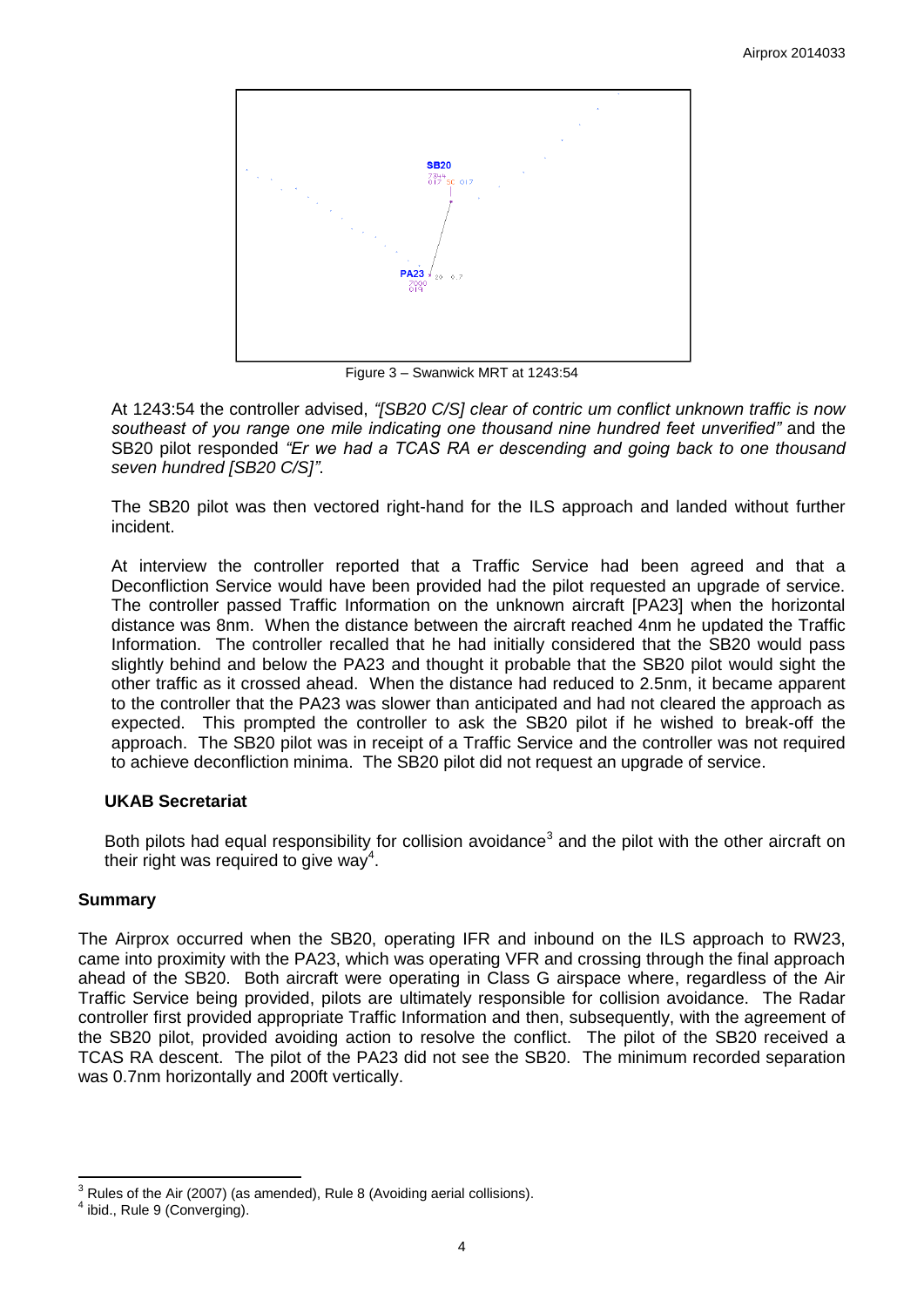## **PART B: SUMMARY OF THE BOARD'S DISCUSSIONS**

Information available included reports from both pilots, the controller concerned, area radar and RTF recordings and reports from the appropriate ATC and operating authorities.

The Board first considered the actions of the Cambridge Approach Radar controller. The SB20 pilot had requested, and had been provided with, a Traffic Service shortly after contacting the Approach frequency. It was apparent that the controller had already been aware of the unknown traffic (the PA23) at this point. Although the controller issued the SB20 pilot with associated Traffic Information at an early stage, the Board noted that the controller still instructed the SB20 pilot to turn onto a closing heading for the ILS RW23 and cleared him for an approach despite realising that the PA23 was on a track which would route it through the RW23 approach path. The majority of Members considered that this turn and the clearance to establish on the localiser constituted the SB20 being vectored towards a potential confliction with the PA23.

ATC members referred to the instructions contained within CAP 774 (UK-Flight Information Services) with particular reference to the provision of headings/levels for the purpose of positioning and/or sequencing an aircraft. It was pointed out that CAP774 required that "…[a] controller should take account of other traffic in the immediate vicinity…so that a risk of collision is not knowingly introduced by the instructions being passed". Discussion then took place as to whether the controller's instructions had been passed despite the fact that he knew the PA23 might conflict with the SB20. The Board noted that the controller had reported that he had expected the PA23 to have passed through the approach path ahead of the SB20 but had misjudged the PA23's speed; consequently, some members considered that he had not 'knowingly created a risk of a collision'. Notwithstanding, a Civil ATC member commented that the controller could have delayed the SB20 pilot's approach by vectoring him through the ILS localiser and then re-positioning him from the right; this would have resolved the confliction without any risk of the aircraft coming into proximity with each other. As it was, the controller knowingly allowed the SB20 pilot to continue on the ILS, passing further Traffic Information, and then advising the pilot that he might break him off the approach. Many members believed that the controller therefore allowed the situation to develop, expecting the SB20 pilot to see the PA23 and visually avoid it, and had generated the expectation in the SB20 pilot's mind that ATC would ensure separation by breaking him off the approach if required. Once the distance between the two aircraft had reduced to 2.5 to 3nm, the controller recognised that action had to be taken; even though he was providing only a Traffic Service, and the pilot had not requested a change to a Deconfliction Service, he decided to issue an avoiding action turn after first asking the pilot if he wished for him to break off the approach. A Civil ATC member believed that he should have issued an avoiding action turn straight away without asking the pilot first.

The Board then considered the PA23 pilot's actions. Even taking into account the distraction caused by the illness to the second pilot, the Board were disappointed that the PA23 pilot had not contacted Cambridge Approach as he flew through the approach sector at an altitude and range consistent with the Glide Path; furthermore, whatever the distraction, the Board considered that the PA23 pilot should have been keeping a better look-out for other traffic as he did so. The Board considered that flying through the Cambridge approach path without contacting ATC was a contributory factor.

Turning to the SB20 pilot, members wondered why the pilot had continued his approach having received Traffic Information about unknown traffic crossing through the approach path in his vicinity at approximately the same altitude. The Board noted that the flight was being operated by a foreign airline, and they wondered whether the pilot may not have fully appreciated the nuances of ATC services outside Controlled Airspace. The Board opined that it might have been that he believed that Cambridge ATC had responsibility to take appropriate action to resolve the confliction; this might also explain why he did not request a Deconfliction Service. The Board decided that the inaction of the SB20 pilot, after receiving Traffic Information about the PA23, was also a contributory factor. Following two Airprox<sup>5</sup> similarly involving foreign pilots operating IFR into airports outside Controlled Airspace, the Board recalled that they had made the following recommendation: *'The CAA reviews* 

 $\overline{a}$ 

<sup>5</sup> Airprox 2013145, 2013150